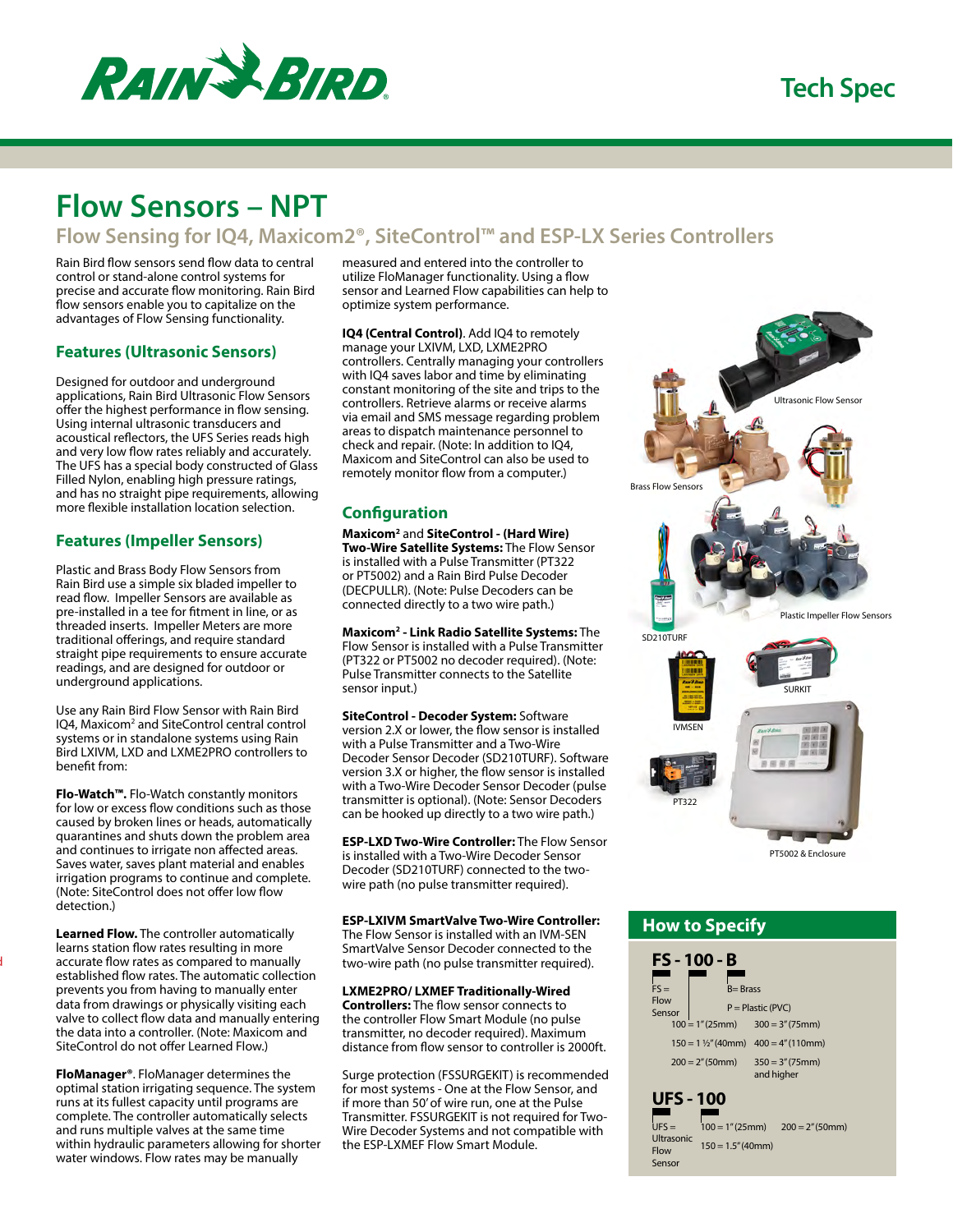# **Operating Specifications**

## **Ultrasonic Sensors**

- Accuracy: +/- 2% across full flow range
- Velocity: 2-20 Feet (0.6-6.1 meters) per second depending on model and system specifications
- Pressure: 200 PSI Working Pressure
- Temperature:  $32^\circ$   $150^\circ$  F (0° °65 C)Working Temperature

# **Impeller Sensors**

- Accuracy: Up to 1% variable across full scale of flow range
- Velocity 2-20 Feet (0.6-6.1 meters) per second depending on model and system specifications
- Pressure: 75 psi (5.1 bars) at  $110^{\circ}$  F (43°C) (max) on metal models; 150 psi (10.3 bars) at 73° F (23° C) (max) on plastic models Temperature: 110° F (43° C) (max) on metal
- Temperature: 110° F (43° C) (max) on metal models; 140° F (60° C) (max) on plastic models

# **Transmitters**

- Input required:
	- 12-30 VDC/VAC on PT322
	- 10.5-26 VAC (12-24 VAC rec.) on PT 1502
- 12-24 VAC/VDC on PT 3002
- Output: pulse output
- Operating Temp: -4° F-158° F (-20° C to 70° C)

| <b>Models</b>                             |                   |                                              |                                                                                     |  |  |  |
|-------------------------------------------|-------------------|----------------------------------------------|-------------------------------------------------------------------------------------|--|--|--|
| <b>Part Number</b><br><b>Model Number</b> |                   | <b>Description</b>                           | Dimensions (Length x Width x Height)                                                |  |  |  |
| <b>Ultrasonic</b>                         |                   |                                              |                                                                                     |  |  |  |
| M80132                                    | <b>UFS200</b>     | 2" (50mm) Ultrasonic Flow Sensor             | $10\frac{1}{2}$ " x 4 ¼" H = 4 ¼" (267mm x 121mm x 124mm)                           |  |  |  |
| M80131                                    | <b>UFS150</b>     | 1 1/2" (40mm) Ultrasonic Flow Sensor         | $10\frac{1}{2}$ " x 4 $\frac{3}{4}$ " H = 4 $\frac{3}{8}$ " (267mm x 121mm x 111mm) |  |  |  |
| M80130                                    | <b>UFS100</b>     | 1" (25mm) Ultrasonic Flow Sensor             | $10\frac{1}{2}$ " x 4 $\frac{3}{4}$ " H = 3 %" (267mm x 121mm x 98mm)               |  |  |  |
| <b>Brass Tees (Impeller)</b>              |                   |                                              |                                                                                     |  |  |  |
| M80111                                    | <b>FS200B</b>     | 2" (50mm) Brass Tee Flow Sensor              | 4.25" x 8.35" x 2.94" (108mm x 212mm x 75mm)                                        |  |  |  |
| M80110                                    | <b>FS150B</b>     | 1 1/2" (40mm) Brass Tee Flow Sensor          | 6.5" x 5.19" x 2.5" (165mm x 132mm x 64mm)                                          |  |  |  |
| M80101                                    | <b>FS100B</b>     | 1" (25mm) Brass Tee Flow Sensor              | 5.45" x 4.94" x 2.21" (138mm x 126mm x 56mm)                                        |  |  |  |
| <b>Plastic Tees (Impeller)</b>            |                   |                                              |                                                                                     |  |  |  |
| M80107                                    | <b>FS400P</b>     | 4" (110mm) PVC Tee Flow Sensor               | 7.38" x 7.83" x 5.38" (187mm x 199mm x 137mm)                                       |  |  |  |
| M80104                                    | <b>FS300P</b>     | 3" (75mm) PVC Tee Flow Sensor                | 6.50" x 6.83" x 4.23" (165mm x 173mm x 107mm)                                       |  |  |  |
| M80103                                    | <b>FS200P</b>     | 2" (50mm) PVC Tee Flow Sensor                | 5.63" x 5.64" x 2.88" (143mm x 143mm x 73mm)                                        |  |  |  |
| M80102                                    | <b>FS150P</b>     | 1 1/2" (40mm) PVC Tee Flow Sensor            | 5.0" x 5.16" x 2.38" (127mm x 131mm x 60mm)                                         |  |  |  |
| M80108                                    | <b>FS100P</b>     | 1" (25mm) PVC Tee Flow Sensor                | 3.50" x 3.94" x 1.315" (89mm x 100mm x 33mm)                                        |  |  |  |
| Insert (Impeller)                         |                   |                                              |                                                                                     |  |  |  |
| M80105                                    | <b>FS350B</b>     | <b>Brass Insert</b>                          | 7.13" x 3" (diameter) (181mm x 76mm (diameter))                                     |  |  |  |
| <b>Wind Sensor</b>                        |                   |                                              |                                                                                     |  |  |  |
| M80302                                    | <b>ANEMOMETER</b> | Wind Speed Monitor - Anemometer              | 22" x 8" x 8" (56cm x 20cm x 20cm)                                                  |  |  |  |
| <b>Pulse Transmitters</b>                 |                   |                                              |                                                                                     |  |  |  |
| M80201                                    | PT322             | Pulse Transmitter, no display                | 3.65" x 1.75" x 1.0" (93mm x 44m x 25mm)                                            |  |  |  |
| M80208                                    | PT5002            | PT5002 Flow Monitor Panel Mount              | 3.07" x 6.22" x 3.50" (78mm x 158mm x 89mm)                                         |  |  |  |
| M80210                                    | PT5002 WM         | PT5002 Flow Monitor Wall Mount               | 4.88" x 8.00" x 9.38" (124mm x 203mm x 238 mm)                                      |  |  |  |
| <b>Accessories</b>                        |                   |                                              |                                                                                     |  |  |  |
| M80303                                    | <b>FSTINSERT</b>  | Flanged Irrigation PPS Insert Assembly       |                                                                                     |  |  |  |
| M80301                                    | <b>FSSURGEKIT</b> | Flow Sensor Surge Protection Kit             | $\qquad \qquad \blacksquare$                                                        |  |  |  |
| M13009                                    | SD210TURF         | Sensor Decoder for Decoder Systems           | $\overline{\phantom{0}}$                                                            |  |  |  |
| M51200                                    | <b>DECPULLR</b>   | <b>Pulse Decoder For Two Wire Satellites</b> | $\overline{\phantom{a}}$                                                            |  |  |  |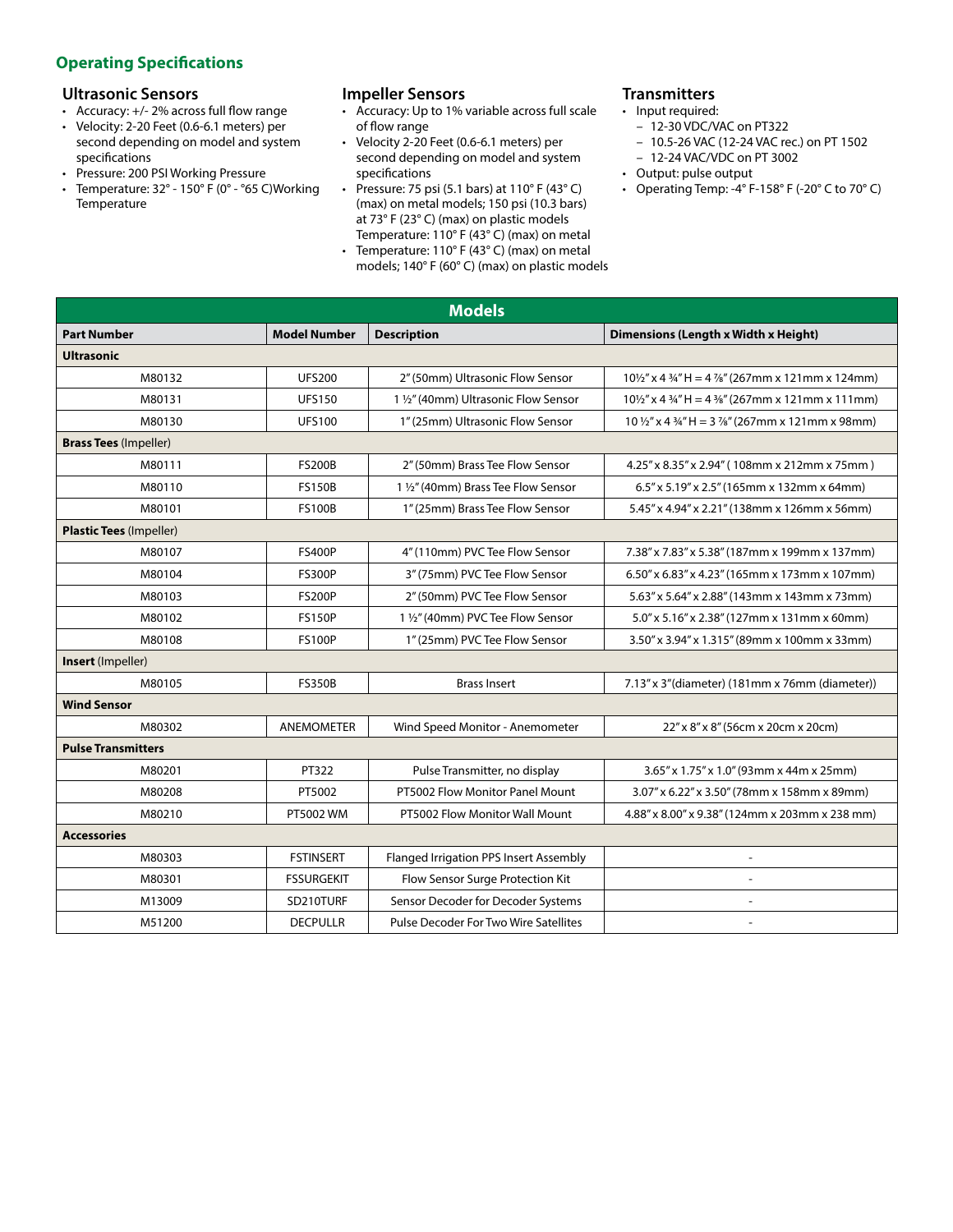# **Rain Bird Flow Sensor K, Offset and Suggested Operating Range**

The following tables contain detail on Rain Bird Flow Sensors.

K-Factor and Offset are key data points for programming controllers to properly convert pulse output from the Flow Sensor to a Gallon Per Minute reading. Flow Sensors may operate above or below suggested ranges, but in all cases Sensors should be used within these ranges for performance as intended. When sizing a Flow Sensor, consider expected flow rates, rather than solely focusing on pipe sizes.

| <b>K-Factor, Offset and Suggested Operating Range</b> |                                           |                                                 |               |                                                                |                                                               |                                                             |  |  |
|-------------------------------------------------------|-------------------------------------------|-------------------------------------------------|---------------|----------------------------------------------------------------|---------------------------------------------------------------|-------------------------------------------------------------|--|--|
| Model                                                 | <b>Description</b>                        | <b>K-Factor</b>                                 | <b>Offset</b> | <b>Suggested</b><br><b>Operating Range</b><br>(Gallons/Minute) | <b>Suggested</b><br><b>Operating Range</b><br>(Liters/Minute) | <b>Suggested Operating</b><br>Range (Cubic Meters/<br>Hour) |  |  |
| <b>Ultrasonic</b>                                     |                                           |                                                 |               |                                                                |                                                               |                                                             |  |  |
| <b>UFS200</b>                                         | 2" Ultrasonic Flow Sensor                 | 2.849                                           | 0.1439        | $1.0 - 200$                                                    | 3.8-757                                                       | $0.23 - 45.4$                                               |  |  |
| <b>UFS150</b>                                         | 1 1/2" Ultrasonic Flow Sensor             | 1.70                                            | $-0.316$      | $0.5 - 110$                                                    | 1.9-416                                                       | $0.1 - 24.9$                                                |  |  |
| <b>UFS100</b>                                         | 1" Ultrasonic Flow Sensor                 | 0.25                                            | 0.000         | $0.3 - 50$                                                     | 1.14-189                                                      | $0.1 - 11.3$                                                |  |  |
| <b>Brass Tees (Impeller)</b>                          |                                           |                                                 |               |                                                                |                                                               |                                                             |  |  |
| <b>FS200B</b>                                         | 2" Brass Tee Flow Sensor                  | 2.747                                           | $\mathbf{0}$  | $10 - 100$                                                     | $38 - 380$                                                    | $2.3 - 23$                                                  |  |  |
| <b>FS150B</b>                                         | 1 1/2" Brass Tee Flow Sensor              | 1.06526                                         | 0.0892        | $4 - 80$                                                       | $15 - 300$                                                    | $1 - 18$                                                    |  |  |
| <b>FS100B</b>                                         | 1" Brass Tee Flow Sensor                  | 0.3974                                          | 0.2618        | $2 - 40$                                                       | $7.6 - 150$                                                   | $0.5 - 9$                                                   |  |  |
| <b>Plastic Tees (Impeller)</b>                        |                                           |                                                 |               |                                                                |                                                               |                                                             |  |  |
| <b>FS400P</b>                                         | 4" PVC Tee Flow Sensor                    | 13.7424                                         | 0.2307        | $40 - 500$                                                     | 150 - 1900                                                    | $9 - 110$                                                   |  |  |
| <b>FS300P</b>                                         | 3" PVC Tee Flow Sensor                    | 8.309                                           | 0.227         | $20 - 300$                                                     | $75 - 1130$                                                   | $4.5 - 70$                                                  |  |  |
| <b>FS200P</b>                                         | 2" PVC Tee Flow Sensor                    | 2.8429                                          | 0.1435        | $10 - 200$                                                     | $40 - 750$                                                    | $2.3 - 45$                                                  |  |  |
| <b>FS150P</b>                                         | 1 1/2" PVC Tee Flow Sensor                | 1.697                                           | $-0.316$      | $5 - 100$                                                      | $19 - 380$                                                    | $1.1 - 23$                                                  |  |  |
| <b>FS100P</b>                                         | 1" PVC Tee Flow Sensor                    | 0.2611                                          | 1.2           | $5.4 - 54$                                                     | $20 - 200$                                                    | $1.2 - 12$                                                  |  |  |
| <b>FS075P</b>                                         | 3/4" PVC Tee Flow Sensor                  | 0.1563                                          | 0.9           | $3.3 - 33.2$                                                   | $12.6 - 125.8$                                                | $0.75 - 7.5$                                                |  |  |
| <b>FS050P</b>                                         | 1/2" PVC Tee Flow Sensor                  | 0.078                                           | 0.9           | $1.9 - 18.9$                                                   | $7.2 - 71.7$                                                  | $0.43 - 4.3$                                                |  |  |
| <b>Inserts</b>                                        |                                           |                                                 |               |                                                                |                                                               |                                                             |  |  |
| <b>FS350B</b>                                         | <b>Brass Insert Flow Sensor</b>           | Depends on Pipe Type and Size - See Chart below |               |                                                                |                                                               |                                                             |  |  |
| <b>FS350SS</b>                                        | <b>Stainless Steel Insert Flow Sensor</b> | Depends on Pipe Type and Size - See Chart below |               |                                                                |                                                               |                                                             |  |  |

**\*** *discontinued models*

| FS350B and FS350SS: K Value, Offset and Sugested Operating Range |                            |           |                 |               |                                                                |                                                               |                                                                   |  |
|------------------------------------------------------------------|----------------------------|-----------|-----------------|---------------|----------------------------------------------------------------|---------------------------------------------------------------|-------------------------------------------------------------------|--|
| <b>Pipe Size</b>                                                 | <b>Pipe</b><br><b>O.D.</b> | Pipe I.D. | <b>K-Factor</b> | <b>Offset</b> | <b>Suggested</b><br><b>Operating Range</b><br>(Gallons/Minute) | <b>Suggested</b><br><b>Operating Range</b><br>(Liters/Minute) | <b>Suggested</b><br><b>Operating Range</b><br>(Cubic Meters/Hour) |  |
| 3 inch Sch 10S                                                   | 3.500"                     | 3.260''   | 5.009           | 0.09          | 12-400                                                         | 50-1500                                                       | $1 - 90$                                                          |  |
| Std. Wt., Sch 40                                                 | 3.5''                      | 3.068"    | 4.362           | 0.063         | 12-400                                                         | 50-1500                                                       | $1 - 90$                                                          |  |
| Extra Strong, Sch 80                                             | 3.5''                      | 2.900"    | 3.858           | 0.043         | 12-400                                                         | 50-1500                                                       | $1 - 90$                                                          |  |
| PVC Class 125                                                    | 3.5''                      | 3.284"    | 5.094           | 0.093         | 12-400                                                         | 50-1500                                                       | $1 - 90$                                                          |  |
| PVC Class 160                                                    | 3.5''                      | 3.230"    | 4.902           | 0.085         | 12-400                                                         | 50-1500                                                       | $1 - 90$                                                          |  |
| PVC Class 200                                                    | 3.5''                      | 3.166"    | 4.682           | 0.076         | 12-400                                                         | 50-1500                                                       | $1 - 90$                                                          |  |
| 4 inch Sch 10S                                                   | 4.5''                      | 4.260"    | 9.597           | 0.241         | 20-600                                                         | 80-2300                                                       | $1 - 140$                                                         |  |
| Std. Wt., Sch 40                                                 | 4.5''                      | 4.026"    | 8.34            | 0.229         | 20-600                                                         | 80-2300                                                       | $1 - 140$                                                         |  |
| Extra Strong, Sch 80                                             | 4.5''                      | 3.826"    | 7.354           | 0.188         | 20-600                                                         | 80-2300                                                       | $1 - 140$                                                         |  |
| PVC Class 125                                                    | 4.5''                      | 4.224"    | 9.396           | 0.24          | 20-600                                                         | 80-2300                                                       | $1 - 140$                                                         |  |
| PVC Class 160                                                    | 4.5''                      | 4.154"    | 9.013           | 0.24          | 20-600                                                         | 80-2300                                                       | $1 - 140$                                                         |  |
| PVC Class 200                                                    | 4.5''                      | 4.072"    | 8.578           | 0.239         | 20-600                                                         | 80-2300                                                       | $1 - 140$                                                         |  |
| 5 inch Sch 10S                                                   | 5.563"                     | 5.295"    | 16.305          | 0.25          | 30-900                                                         | 110-3400                                                      | 10-200                                                            |  |
| Std. Wt., Sch 40                                                 | 5.50''                     | 5.047"    | 14.674          | 0.248         | 30-900                                                         | 110-3400                                                      | 10-200                                                            |  |
| Extra Strong, Sch 80                                             | 5.50''                     | 4.813"    | 13.165          | 0.246         | 30-900                                                         | 110-3400                                                      | 10-200                                                            |  |
| 6 inch Sch 10S                                                   | 6.625''                    | 6.357"    | 24.089          | 0.26          | 50-1,500                                                       | 190-5700                                                      | 10-340                                                            |  |
| Std. Wt., Sch 40                                                 | 6.5''                      | 6.065"    | 21.574          | 0.257         | 50-1.500                                                       | 190-5700                                                      | 10-340                                                            |  |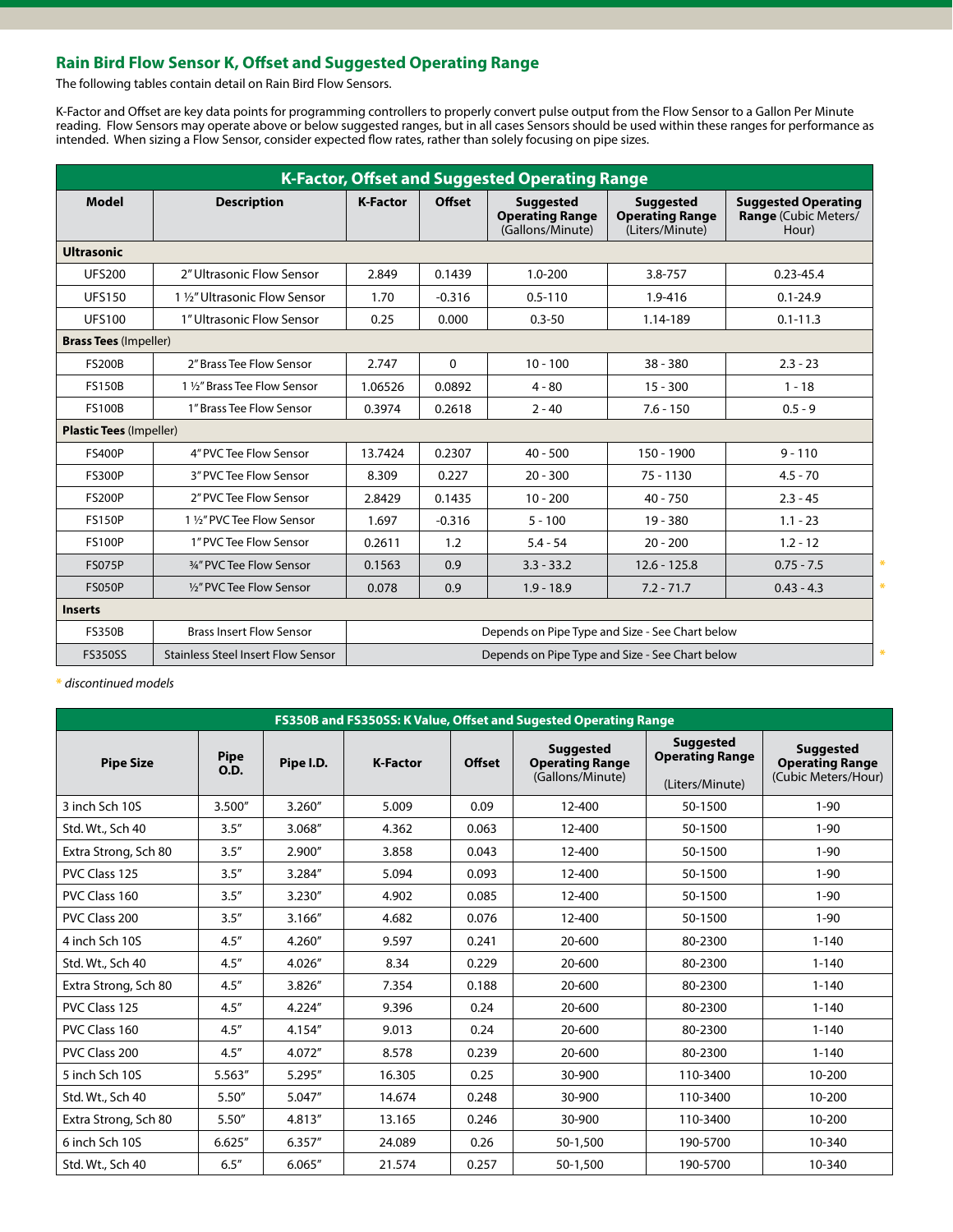| FS350B and FS350SS: K Value, Offset and Sugested Operating Range |                            |           |                 |               |                                                                |                                                               |                                                                   |  |
|------------------------------------------------------------------|----------------------------|-----------|-----------------|---------------|----------------------------------------------------------------|---------------------------------------------------------------|-------------------------------------------------------------------|--|
| <b>Pipe Size</b>                                                 | <b>Pipe</b><br><b>O.D.</b> | Pipe I.D. | <b>K-Factor</b> | <b>Offset</b> | <b>Suggested</b><br><b>Operating Range</b><br>(Gallons/Minute) | <b>Suggested</b><br><b>Operating Range</b><br>(Liters/Minute) | <b>Suggested</b><br><b>Operating Range</b><br>(Cubic Meters/Hour) |  |
| Extra Strong, Sch 80                                             | 6.5''                      | 5.761''   | 19.457          | 0.254         | 50-1,500                                                       | 190-5700                                                      | 10-340                                                            |  |
| PVC Class 125                                                    | 6.625''                    | 6.217''   | 22.853          | 0.258         | 50-1,500                                                       | 190-5700                                                      | 10-340                                                            |  |
| PVC Class 160                                                    | 6.625''                    | 6.115''   | 21.968          | 0.257         | 50-1,500                                                       | 190-5700                                                      | 10-340                                                            |  |
| PVC Class 200                                                    | 6.625''                    | 5.993"    | 21.068          | 0.256         | 50-1,500                                                       | 190-5700                                                      | 10-340                                                            |  |
| 8 inch Sch 10S                                                   | 8.625''                    | 8.329"    | 43.914          | 0.286         | 80-2,500                                                       | 300-9500                                                      | 20-570                                                            |  |
| <b>Sch 20</b>                                                    | 8.625''                    | 8.125''   | 41.653          | 0.283         | 80-2,500                                                       | 300-9500                                                      | 20-570                                                            |  |
| <b>Sch 30</b>                                                    | 8.625''                    | 8.071"    | 41.063          | 0.283         | 80-2,500                                                       | 300-9500                                                      | 20-570                                                            |  |
| Std. Wt., Sch 40                                                 | 8.625''                    | 7.981"    | 40.086          | 0.281         | 80-2,500                                                       | 300-9500                                                      | 20-570                                                            |  |
| Sch 60                                                           | 8.625''                    | 7.813"    | 38.288          | 0.279         | 80-2,500                                                       | 300-9500                                                      | 20-570                                                            |  |
| Extra Strong, Sch 80                                             | 8.625''                    | 7.625''   | 36.315          | 0.276         | 80-2.500                                                       | 300-9500                                                      | 20-570                                                            |  |
| PVC Class 125                                                    | 8.625''                    | 8.095"    | 41.324          | 0.283         | 80-2,500                                                       | 300-9500                                                      | 20-570                                                            |  |
| PVC Class 160                                                    | 8.625''                    | 7.961"    | 39.869          | 0.281         | 80-2,500                                                       | 300-9500                                                      | 20-570                                                            |  |
| PVC Class 200                                                    | 8.625''                    | 7.805"    | 38.203          | 0.279         | 80-2,500                                                       | 300-9500                                                      | 20-570                                                            |  |
| 10 inch Sch 10S                                                  | 10.75"                     | 10.420"   | 70.195          | 0.321         | 125-4,000                                                      | 470-15100                                                     | 30-910                                                            |  |
| Sch 20                                                           | 10.75''                    | 10.250"   | 67.668          | 0.318         | 125-4,000                                                      | 470-15100                                                     | 30-910                                                            |  |
| Sch 30                                                           | 10.75''                    | 10.136"   | 66.069          | 0.316         | 125-4,000                                                      | 470-15100                                                     | 30-910                                                            |  |
| Sch 40, Std.Wt.                                                  | 10.75"                     | 10.020"   | 64.532          | 0.314         | 125-4,000                                                      | 470-15100                                                     | 30-910                                                            |  |
| Extra Strong, Sch 60                                             | 10.75"                     | 9.750"    | 61.016          | 0.309         | 125-4,000                                                      | 470-15100                                                     | 30-910                                                            |  |
| <b>Sch 80</b>                                                    | 10.75"                     | 9.564"    | 58.644          | 0.306         | 125-4,000                                                      | 470-15100                                                     | 30-910                                                            |  |
| PVC Class 125                                                    | 10.75"                     | 10.088"   | 65.431          | 0.315         | 125-4,000                                                      | 470-15100                                                     | 30-910                                                            |  |
| PVC Class 160                                                    | 10.75''                    | 9.924"    | 63.272          | 0.312         | 125-4,000                                                      | 470-15100                                                     | 30-910                                                            |  |
| PVC Class 200                                                    | 10.75"                     | 9.728"    | 60.733          | 0.309         | 125-4,000                                                      | 470-15100                                                     | 30-910                                                            |  |
| 12 inch Sch 10S                                                  | 12.75"                     | 12.390"   | 104.636         | 0.367         | 175-5,000                                                      | 660-18900                                                     | 40-1140                                                           |  |
| <b>Sch 20</b>                                                    | 12.75"                     | 12.250"   | 102.553         | 0.364         | 175-5,000                                                      | 660-18900                                                     | 40-1140                                                           |  |
| Sch 30                                                           | 12.75"                     | 12.090"   | 99.347          | 0.36          | 175-5,000                                                      | 660-18900                                                     | 40-1140                                                           |  |
| Std. Wt., Sch 40S                                                | 12.75"                     | 12.000"   | 97.576          | 0.358         | 175-5,000                                                      | 660-18900                                                     | 40-1140                                                           |  |
|                                                                  |                            |           |                 |               |                                                                |                                                               |                                                                   |  |
| Sch 40                                                           | 12.75''                    | 11.938"   | 96.369          | 0.356         | 175-5,000                                                      | 660-18900                                                     | 40-1140                                                           |  |
| Sch 60                                                           | 12.75''                    | 11.625"   | 90.441          | 0.348         | 175-5,000                                                      | 660-18900                                                     | 40-1140                                                           |  |
| <b>Extra Strong</b>                                              | 12.75''                    | 11.750"   | 92.775          | 0.351         | 175-5,000                                                      | 660-18900                                                     | 40-1140                                                           |  |
| Sch 80                                                           | 12.74"                     | 11.376"   | 85.922          | 0.342         | 175-5,000                                                      | 660-18900                                                     | 40-1140                                                           |  |
| PVC Class 125                                                    | 12.75''                    | 11.966"   | 96.912          | 0.357         | 175-5,000                                                      | 660-18900                                                     | 40-1140                                                           |  |
| PVC Class 160                                                    | 12.75"                     | 11.770"   | 93.152          | 0.352         | 175-5,000                                                      | 660-18900                                                     | 40-1140                                                           |  |
| PVC Class 200                                                    | 12.75''                    | 11.538"   | 88.842          | 0.346         | 175-5,000                                                      | 660-18900                                                     | 40-1140                                                           |  |
| 14 inch Sch 10S                                                  | 14.00"                     | 13.500"   | 122.307         | 0.391         | 200-6,000                                                      | 760-22700                                                     | 50-1360                                                           |  |
| <b>Sch 20</b>                                                    | 14.00"                     | 13.375"   | 120.216         | 0.388         | 200-6,000                                                      | 760-22700                                                     | 50-1360                                                           |  |
| Std. Wt., Sch 30                                                 | 14.00"                     | 13.250"   | 118.151         | 0.385         | 200-6,000                                                      | 760-22700                                                     | 50-1360                                                           |  |
| <b>Sch 40</b>                                                    | 14.00"                     | 13.124"   | 116.096         | 0.382         | 200-6,000                                                      | 760-22700                                                     | 50-1360                                                           |  |
| Sch 60                                                           | 14.00"                     | 12.814"   | 111.148         | 0.376         | 200-6,000                                                      | 760-22700                                                     | 50-1360                                                           |  |
| <b>Extra Strong</b>                                              | 14.00"                     | 13.00"    | 114.098         | 0.33          | 200-6,000                                                      | 760-22700                                                     | 50-1360                                                           |  |
| Sch 80                                                           | 14.00"                     | 12.50"    | 106.299         | 0.369         | 200-6,000                                                      | 760-22700                                                     | 50-1360                                                           |  |
| 16 inch Sch 10S                                                  | 16.00"                     | 15.500"   | 159.243         | 0.44          | 300-9,000                                                      | 1140-34100                                                    | 70-2040                                                           |  |
| <b>Sch 20</b>                                                    | 16.00"                     | 15.375"   | 156.742         | 0.436         | 300-9,000                                                      | 1140-34100                                                    | 70-2040                                                           |  |
| Std. Wt., Sch 30                                                 | 16.00"                     | 15.250"   | 154.267         | 0.433         | 300-9,000                                                      | 1140-34100                                                    | 70-2040                                                           |  |
| Sch 60                                                           | 16.00"                     | 14.688"   | 143.456         | 0.419         | 300-9,000                                                      | 1140-34100                                                    | 70-2040                                                           |  |
| Extra Strong, Sch 40                                             | 16.00"                     | 15.000"   | 149.394         | 0.427         | 300-9,000                                                      | 1140-34100                                                    | 70-2040                                                           |  |
| Sch 80                                                           | 16.00"                     | 14.314"   | 136.548         | 0.41          | 300-9,000                                                      | 1140-34100                                                    | 70-2040                                                           |  |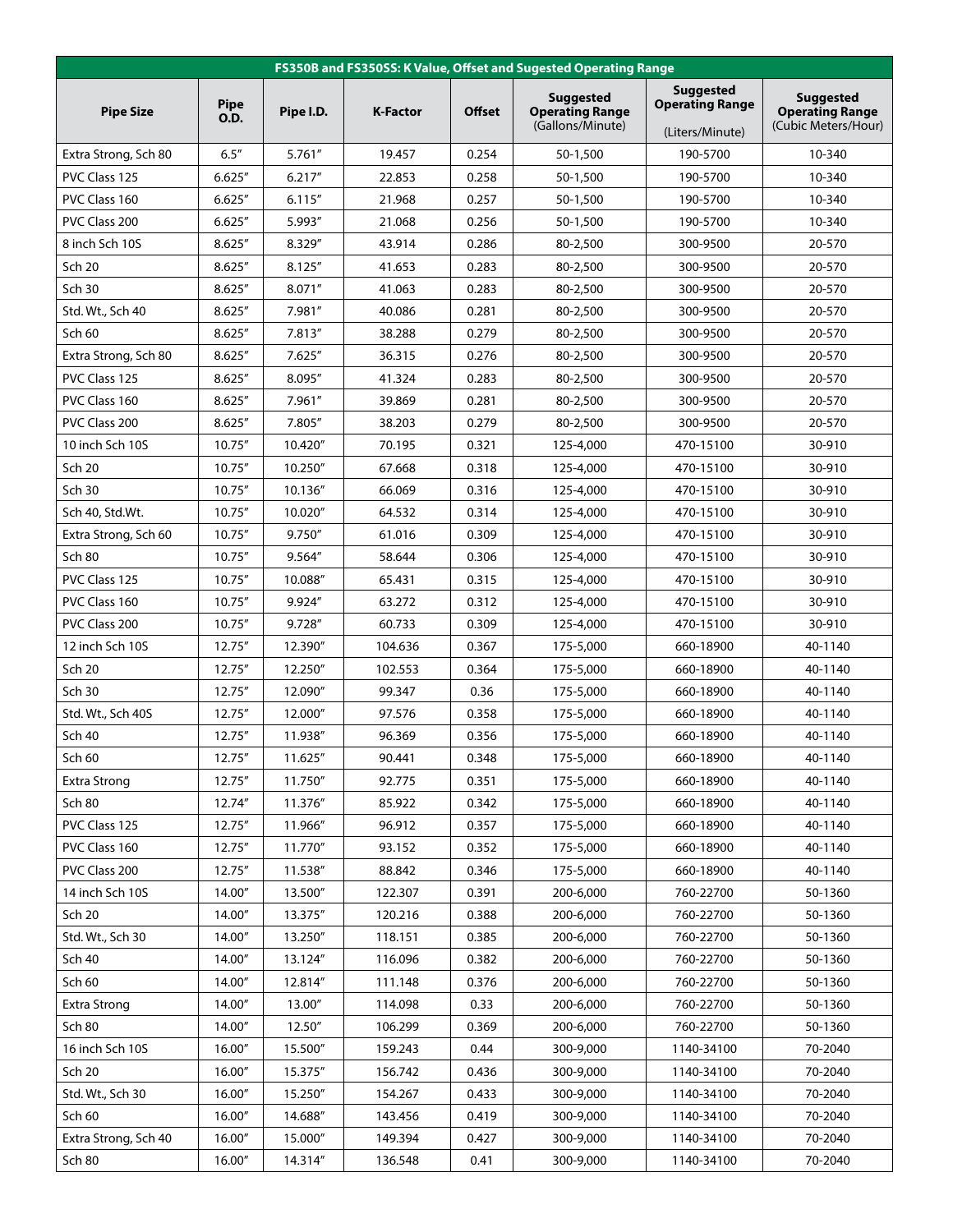| FS350B and FS350SS: K Value, Offset and Sugested Operating Range |                            |           |                 |               |                                                                |                                                               |                                                                   |  |
|------------------------------------------------------------------|----------------------------|-----------|-----------------|---------------|----------------------------------------------------------------|---------------------------------------------------------------|-------------------------------------------------------------------|--|
| <b>Pipe Size</b>                                                 | <b>Pipe</b><br><b>O.D.</b> | Pipe I.D. | <b>K-Factor</b> | <b>Offset</b> | <b>Suggested</b><br><b>Operating Range</b><br>(Gallons/Minute) | <b>Suggested</b><br><b>Operating Range</b><br>(Liters/Minute) | <b>Suggested</b><br><b>Operating Range</b><br>(Cubic Meters/Hour) |  |
| 18 inch Sch 10S                                                  | 18.00"                     | 17.500"   | 202.739         | 0.498         | 350-10,000                                                     | 1320-37900                                                    | 80-2270                                                           |  |
| <b>Sch 20</b>                                                    | 18.00"                     | 17.375"   | 199.828         | 0.494         | 350-10,000                                                     | 1320-37900                                                    | 80-2270                                                           |  |
| Sch 30                                                           | 18.00"                     | 17.124"   | 194.061         | 0.486         | 350-10,000                                                     | 1320-37900                                                    | 80-2270                                                           |  |
| Std. Wt.                                                         | 18.00"                     | 17.250"   | 196.943         | 0.49          | 350-10,000                                                     | 1320-37900                                                    | 80-2270                                                           |  |
| <b>Sch 40</b>                                                    | 18.00"                     | 16.876"   | 188.464         | 0.479         | 350-10,000                                                     | 1320-37900                                                    | 80-2270                                                           |  |
| Sch 60                                                           | 18.00"                     | 16.500"   | 180.171         | 0.469         | 350-10,000                                                     | 1320-37900                                                    | 80-2270                                                           |  |
| <b>Extra Strong</b>                                              | 18.00"                     | 17.000"   | 191.25          | 0.482         | 350-10,000                                                     | 1320-37900                                                    | 80-2270                                                           |  |
| Sch 80                                                           | 18.00"                     | 16.126"   | 172.152         | 0.457         | 350-10,000                                                     | 1320-37900                                                    | 80-2270                                                           |  |
| 20 inch Std. Wt., Sch 20                                         | 20.00"                     | 19.25"    | 246.179         | 0.555         | 400-12,000                                                     | 1510-45400                                                    | 90-2730                                                           |  |
| <b>Sch 40</b>                                                    | 20.00"                     | 18.812"   | 234.836         | 0.54          | 400-12,000                                                     | 1510-45400                                                    | 90-2730                                                           |  |
| Extra Strong, Sch 30                                             | 20.00"                     | 19.000"   | 239.666         | 0.547         | 400-12.000                                                     | 1510-45400                                                    | 90-2730                                                           |  |
| Sch 80                                                           | 20.00"                     | 17.938"   | 213.14          | 0.511         | 400-12,000                                                     | 1510-45400                                                    | 90-2730                                                           |  |
| 22 inch Std. Wt., Sch 20                                         | 22.00"                     | 21.25"    | 301.975         | 0.621         | 500-15,000                                                     | 1890-56800                                                    | 110-3410                                                          |  |
| Extra Strong, Sch 30                                             | 22.00"                     | 21.00"    | 294.642         | 0.616         | 500-15,000                                                     | 1890-56800                                                    | 110-3410                                                          |  |
| <b>Sch 80</b>                                                    | 22.00"                     | 19.75"    | 259.513         | 0.573         | 500-15,000                                                     | 1890-56800                                                    | 110-3410                                                          |  |
| 24 inch Std. Wt., Sch 20                                         | 24.00"                     | 23.25"    | 364.331         | 0.666         | 600-18,000                                                     | 2270-68100                                                    | 140-4090                                                          |  |
| <b>Extra Strong</b>                                              | 24.00"                     | 23.00"    | 356.178         | 0.66          | 600-18,000                                                     | 2270-68100                                                    | 140-4090                                                          |  |
| <b>Sch 40</b>                                                    | 24.00"                     | 22.624"   | 344.109         | 0.652         | 600-18,000                                                     | 2270-68100                                                    | 140-4090                                                          |  |
| <b>Sch 80</b>                                                    | 24.00"                     | 21.562"   | 311.271         | 0.628         | 600-18,000                                                     | 2270-68100                                                    | 140-4090                                                          |  |
| 26 inch Sch 10                                                   | 26.00"                     | 25.376"   | 437.809         | 0.719         | 700-21,000                                                     | 2650-79500                                                    | 160-4770                                                          |  |
| Std. Wt.                                                         | 26.00"                     | 25.25"    | 433.247         | 0.716         | 700-21,000                                                     | 2650-79500                                                    | 160-4770                                                          |  |
| Sch 20, Extra Strong                                             | 26.00"                     | 25.00"    | 424.274         | 0.709         | 700-21,000                                                     | 2650-79500                                                    | 160-4770                                                          |  |
| 28 inch Sch 10                                                   | 28.00"                     | 27.376"   | 513.698         | 0.774         | 900-23,000                                                     | 3410-87100                                                    | 200-5220                                                          |  |
| Std. Wt.                                                         | 28.00"                     | 27.25"    | 508.723         | 0.77          | 900-23,000                                                     | 3410-87100                                                    | 200-5220                                                          |  |
| Extra Strong, Sch 20                                             | 28.00"                     | 27.00"    | 498.93          | 0.763         | 900-23,000                                                     | 3410-87100                                                    | 200-5220                                                          |  |
| 30 inch Sch 10                                                   | 30.00"                     | 29.376"   | 596.147         | 0.833         | 1,000-30,000                                                   | 3790-113600                                                   | 230-6810                                                          |  |
| Std. Wt.                                                         | 30.00"                     | 29.25"    | 590.759         | 0.829         | 1,000-30,000                                                   | 3790-113600                                                   | 230-6810                                                          |  |
| Sch 20, Extra Strong                                             | 30.00"                     | 29.00"    | 580.146         | 0.822         | 1,000-30,000                                                   | 3790-113600                                                   | 230-6810                                                          |  |
| 32 inch Sch 10                                                   | 32.00"                     | 31.376"   | 685.156         | 0.897         | 1,200-35,000                                                   | 4540-132500                                                   | 270-7950                                                          |  |
| Std. Wt.                                                         | 32.00"                     | 31.25"    | 679.355         | 0.893         | 1,200-35,000                                                   | 4540-132500                                                   | 270-7950                                                          |  |
| Sch 20, Extra Strong                                             | 32.00"                     | 31.00"    | 667.922         | 0.885         | 1,200-35,000                                                   | 4540-132500                                                   | 270-7950                                                          |  |
| Sch 40                                                           | 32.00"                     | 30.624"   | 650.919         | 0.873         | 1,200-35,000                                                   | 4540-132500                                                   | 270-7950                                                          |  |
| 34 inch Sch 10                                                   | 34.00"                     | 33.312"   | 777.566         | 0.964         | 1,300-40,000                                                   | 4920-151400                                                   | 300-9080                                                          |  |
| Std. Wt.                                                         | 34.00"                     | 33.25"    | 774.511         | 0.962         | 1,300-40,000                                                   | 4920-151400                                                   | 300-9080                                                          |  |
| Extra Strong, Sch 20                                             | 34.00"                     | 33.00"    | 762.258         | 0.953         | 1,300-40,000                                                   | 4920-151400                                                   | 300-9080                                                          |  |
| <b>Sch 40</b>                                                    | 34.00"                     | 32.624"   | 744.022         | 0.94          | 1,300-40,000                                                   | 4920-151400                                                   | 300-9080                                                          |  |
| 36 inch Sch 10                                                   | 36.00″                     | 35.376"   | 882.855         | 1.04          | 1,500-45,000                                                   | 5680-170300                                                   | 340-10220                                                         |  |
| Std. Wt.                                                         | 36.00"                     | 35.25''   | 876.227         | 1.035         | 1,500-45,000                                                   | 5680-170300                                                   | 340-10220                                                         |  |
| Sch 20, Extra Strong                                             | 36.00"                     | 35.00"    | 863.154         | 1.025         | 1,500-45,000                                                   | 5680-170300                                                   | 340-10220                                                         |  |
| Sch 40                                                           | 36.00"                     | 34.50"    | 837.315         | 1.007         | 1,500-45,000                                                   | 5680-170300                                                   | 340-10220                                                         |  |